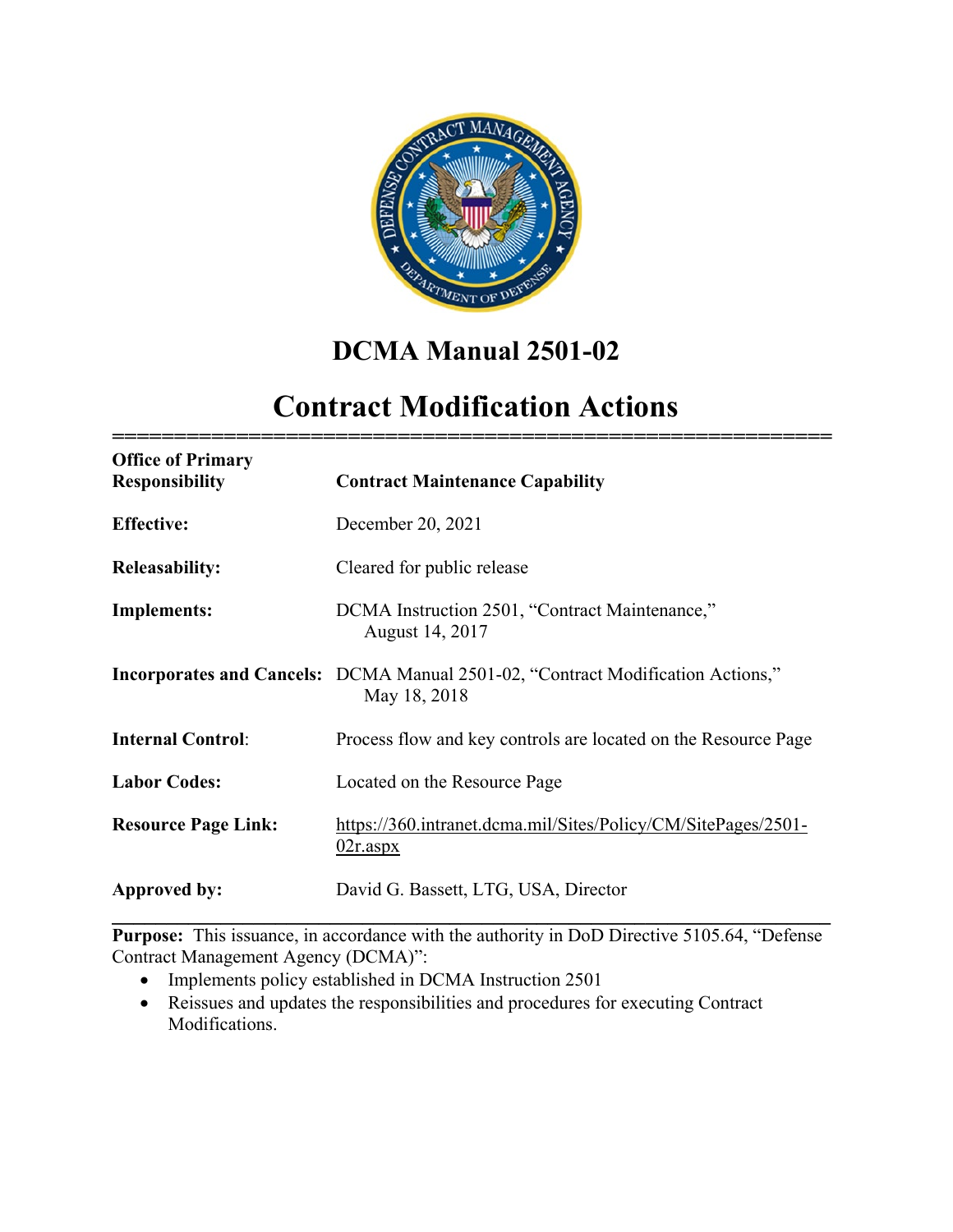## **SUMMARY OF CHANGES**

This Manual was rewritten. Agency users and stakeholders should read this Manual in its entirety. The following identifies the most notable changes:

- Revised Section 2 to clarify the responsibilities
- Revised Paragraph 3.3., to clarify actions in the preparing and processing of mass modifications
- Revised Paragraph 3.5., to clarify actions necessary to comply with Federal Procurement Data System reporting requirements
- Deleted Paragraph 3.6., Undefinitized Contract Action reporting requirements
- Revised Paragraph 3.7., to clarify Data Automation requirements
- Revised Paragraph 3.8., to clarify actions involved in the transfer of Government property between contracts
- Deleted and replaced the reference throughout to Modification and Delivery Order with agency system of record
- Removed Section 4 in its entirety and established a guidebook
- Updated Definitions, Acronyms, and References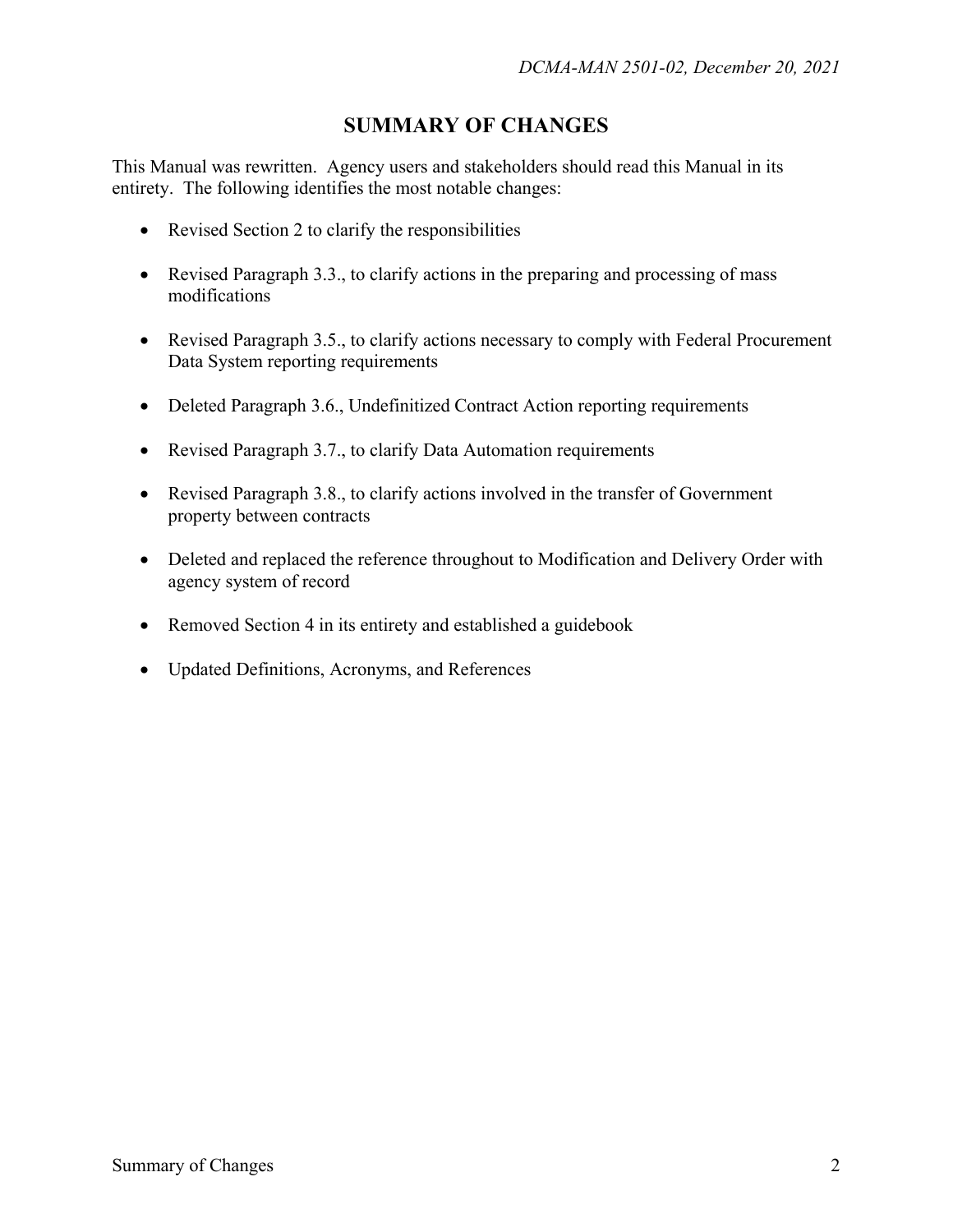## **TABLE OF CONTENTS**

| 3.7. Generic Data Universal Numbering System and Corresponding Commercial and |  |
|-------------------------------------------------------------------------------|--|
|                                                                               |  |
|                                                                               |  |
| <b>GLOSSARY.</b>                                                              |  |
|                                                                               |  |
|                                                                               |  |
|                                                                               |  |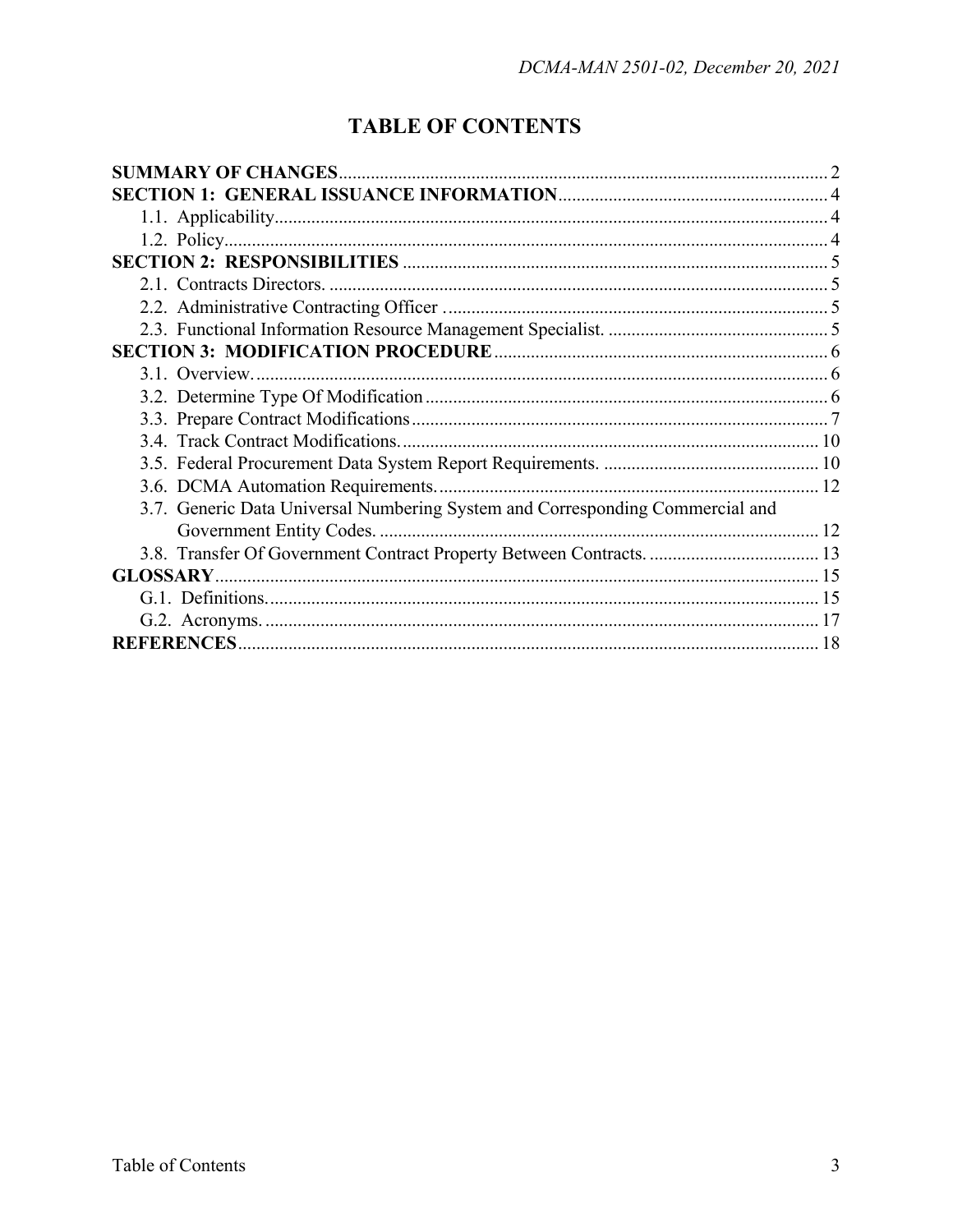### **SECTION 1: GENERAL ISSUANCE INFORMATION**

**1.1. APPLICABILITY.** This issuance applies to all DCMA organizational elements with the exception of the DCMA Procurement Center.

**1.2. POLICY.** It is DCMA policy to:

 a. Ensure Administrative Contracting Officers (ACO), Termination Contracting Officers (TCO), Contract Administrators (CA), and Procurement Technicians (PT) prepare and execute modifications within the scope of their authority in accordance with Federal Acquisition Regulation (FAR) and Defense Federal Acquisition Regulation Supplement (DFARS).

 b. Ensure modifications authorizing contract changes be properly negotiated, documented, and definitized.

 c. Comply with federal statutory requirements for transparency and accountability in the expenditure of federal funds by reporting all reportable contract modifications to Federal Procurement Data System (FPDS) as required by the FAR and the DFARS.

d. Execute this Manual in a safe, efficient, effective, and ethical manner.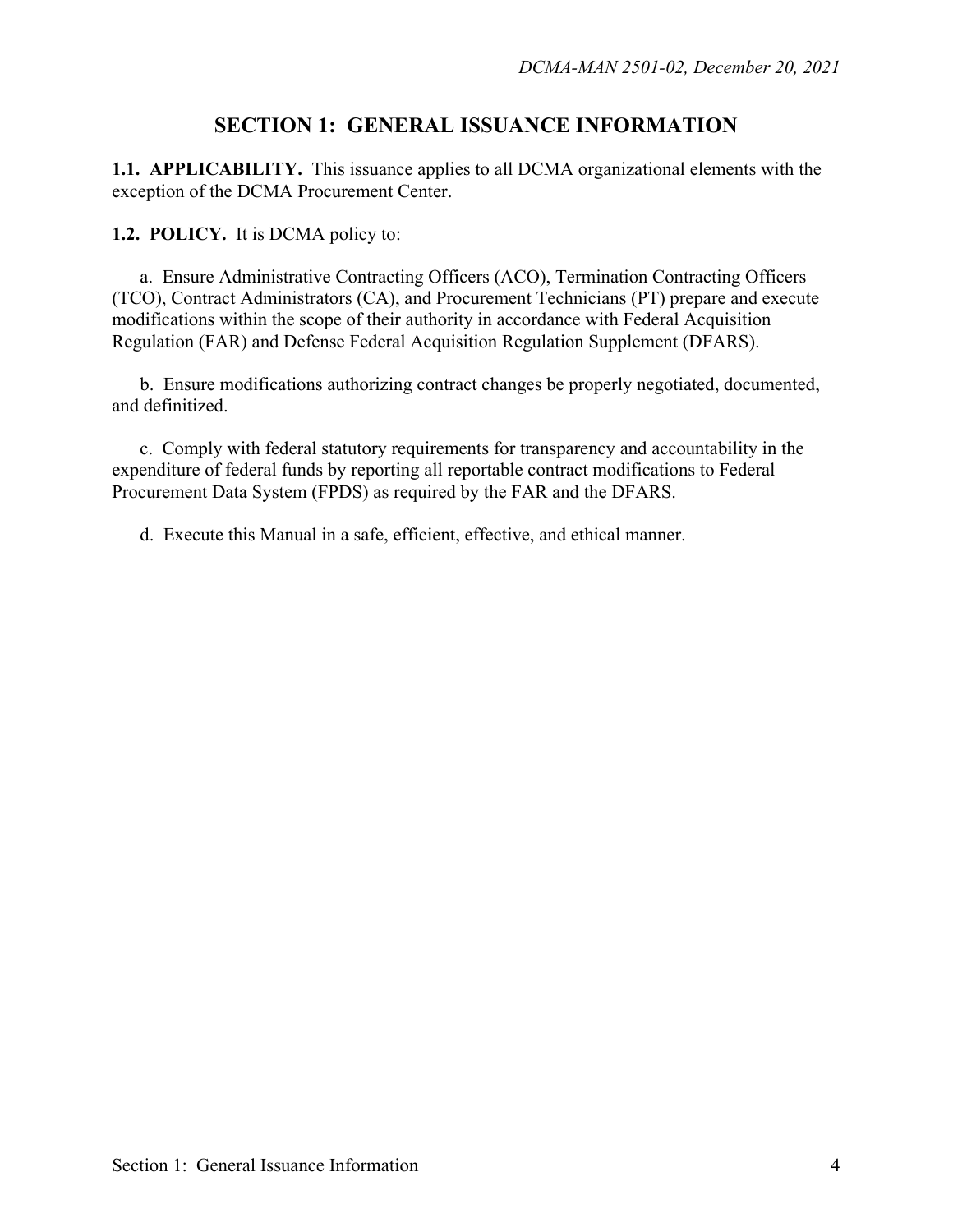## **SECTION 2: RESPONSIBILITIES**

**2.1. CONTRACTS DIRECTORS.** Contracts Directors will approve or disapprove exceptions to issuing contract actions outside the agency system of record for issuing contract modifications.

**2.2. ACO.** For the purpose of this Manual, ACO is referred to as the Administrative Contracting Officer, Corporate Administrative Contracting Officer, Divisional Administrative Contracting Officer, Defective Pricing Administrative Contracting Officer, TCO, PT and CA. The ACO must:

 a. Prepare accurate and complete unilateral or bilateral modifications, within the scope of the requirements, administrative delegations from the Procurement Contracting Officer (PCO), and warrant authority.

 b. Coordinate mass, transfer, and non-transfer modifications with the Functional Information Resource Management (FIRM) Specialist before releasing the modification.

c. Prepare accurate and timely Contract Action Reports for all required contract actions in FPDS in accordance with FAR Subpart 4.604(b)(1).

 d. Ensure fully executed modifications that impact funding or are otherwise relevant to DCMA customers are courtesy provided to the PCO of record.

**2.3. FIRM SPECIALIST.** The FIRM Specialist will review and coordinate mass, transfer, and non-transfer modifications with the ACO.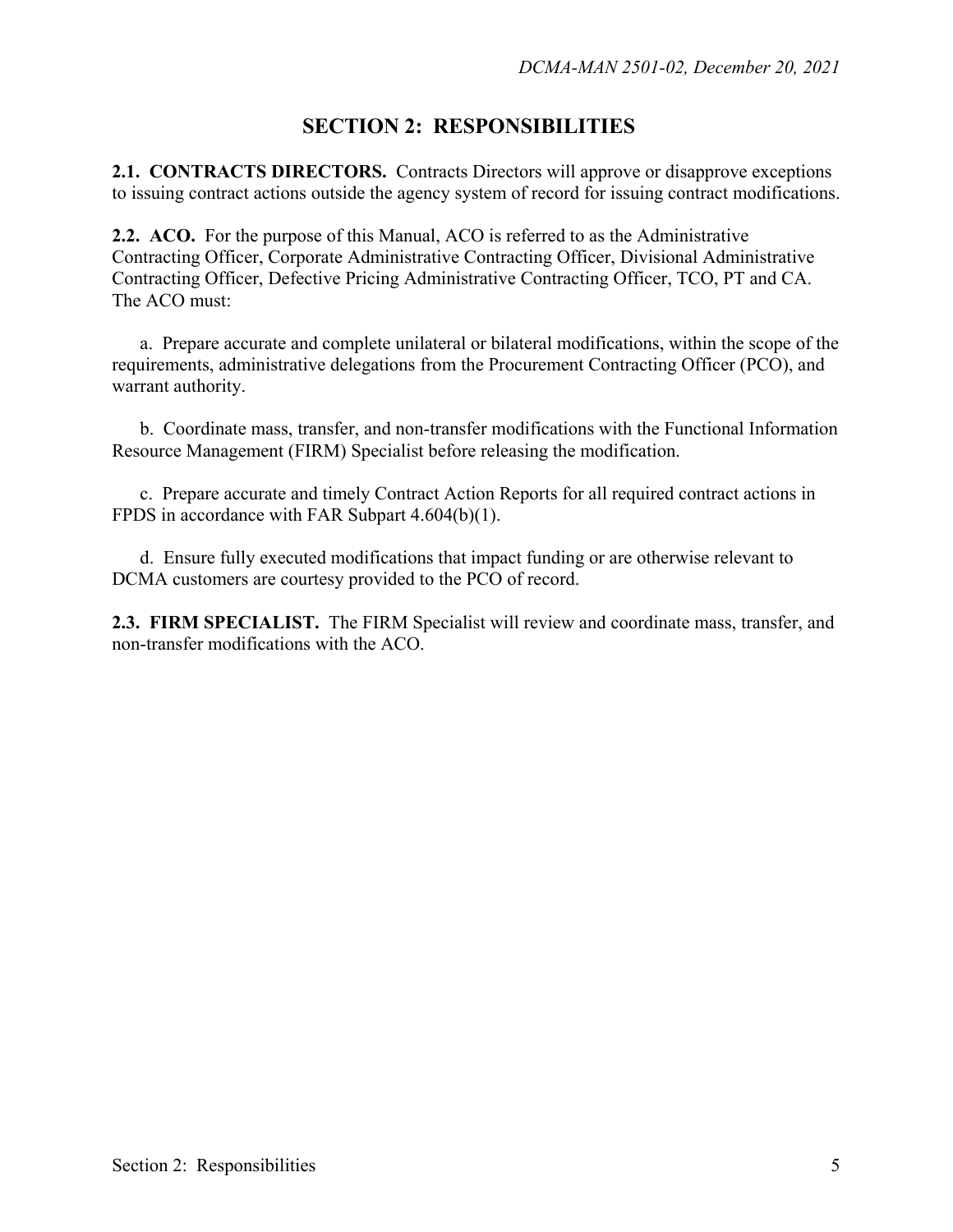### **SECTION 3: MODIFICATION PROCEDURE**

#### **3.1. OVERVIEW.**

 a. This section provides guidance to ensure contract modifications prepared by DCMA are properly prepared, reviewed, executed, signed, filed, validated, and reported to FPDS when required. The process of conducting and documenting the issuance of contract modifications is a key control activity under the Financial Improvement and Audit Readiness Service Provider Contract Pay Assessable Unit initiative.

 b. The term "contract action" referred to within this document does not include grants, cooperative agreements, real property leases, federal stock requisitions, training authorizations, or other non-FAR based transactions. Furthermore, the term "contract action" does not include classified contracts, agreements, and orders. A complete list of actions that are not required to be reported to FPDS is stated in FAR Subpart 4.606(c) and DFARS Procedures, Guidance, and Information (PGI) 204.606(2).

**3.2. DETERMINE TYPE OF MODIFICATION.** Contract modifications may either be bilateral or unilateral in accordance with FAR Subpart 43.103. The kind of contract modification required is specified under FAR Subpart 42.302. Examples of modifications include: administrative changes, transportation, delivery schedule extensions, property, excess funds, spare parts and provision, terminations, cancellations, change orders, definitizations, and over and above actions.

a. The ACO must determine if the modification should be unilateral or bilateral.

 b. The ACO must ensure modifications are delegated in writing by the PCO if the modification falls within FAR Subpart 42.302(b) or (c) for other requests for modifications not listed in FAR Subpart 42.302(b), as appropriate.

 c. The ACO must obtain signature from the contractor on bilateral modifications prior to signing and releasing the modification.

**3.3. PREPARE CONTRACT MODIFICATIONS.** The ACO must utilize the agency system of record for issuing contract modifications unless an exception applies. The system of record is identified on the resource page. The user manual can be found on the Resource Page. DCMA executed modifications must be filed in the official Electronic Documents Records Management System (eDRMS) and have digital or hand-written signatures.

a. Exceptions to use of the agency system of record for issuing contract modification include the DCMA Procurement Center which utilizes the Standard Procurement System as a contract writing system; non-DoD contracts issued by National Institute of Health, National Aeronautics and Space Administration, National Aeronautics and Space Administration Solutions for Enterprise-Wide Procurement IV, National Science Foundation, and modification of classified and sensitive contracts not in Mechanization of Contract Administration Service (MOCAS).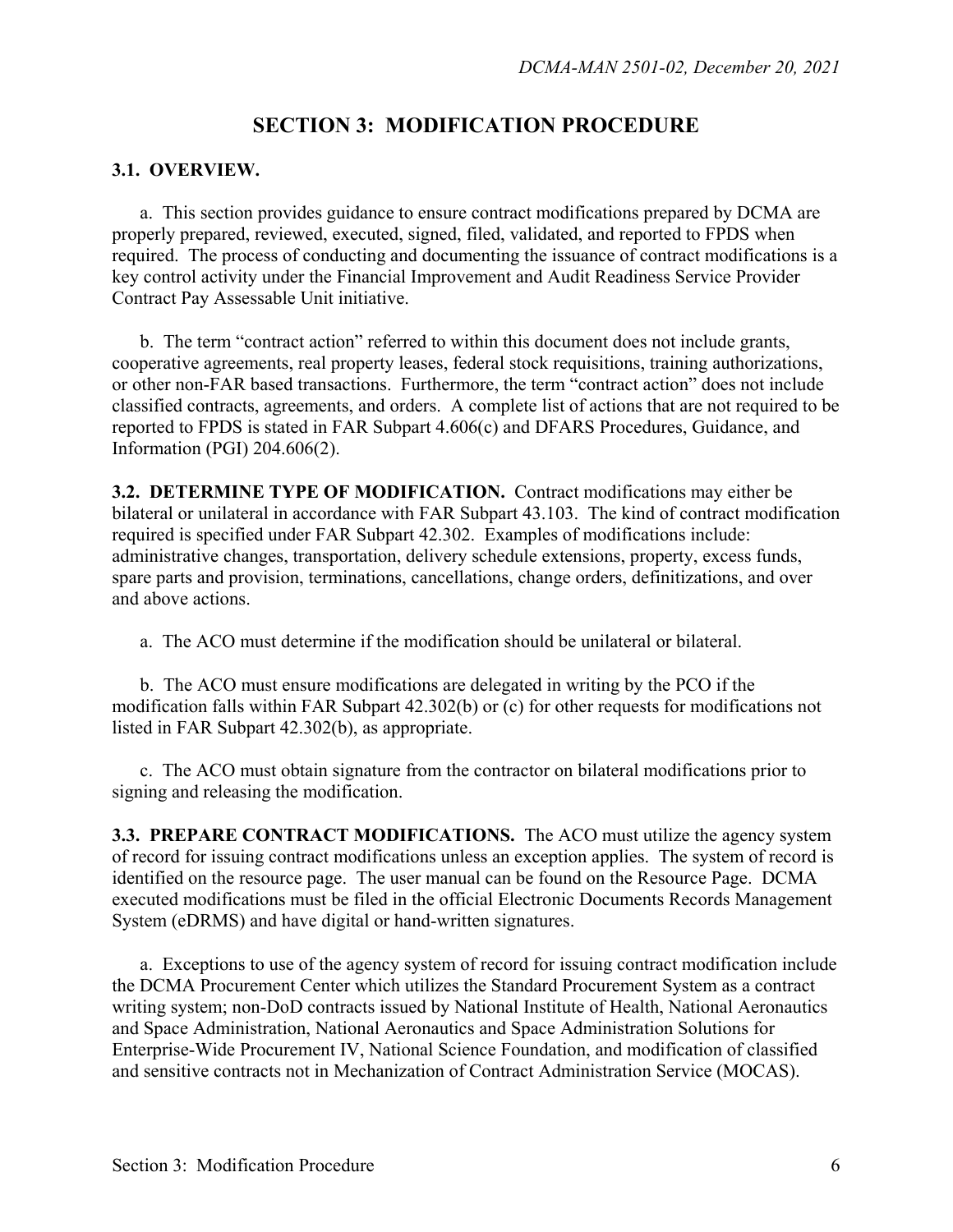b. The ACO issuing contract modification actions outside the agency system of record that do not meet the exceptions listed above must request approval from the Contract Management Office (CMO) Contracts Director prior to issuance unless the urgency of the circumstances requires immediate action.

 c. The ACO must ensure all necessary documents are obtained for accomplishment of modifications including funding documents and PCO written delegation.

d. ACO Negotiations that result in the issuance of a contract modification action, such as negotiation of provisions, over and above, change orders, unpriced orders under Basic Ordering Agreements, terminations, undefinitized contract actions, economic price adjustments, and other negotiations*,* must be accomplished in accordance with the applicable DCMA Manuals and written procedures. The Resource Page provides additional guidance and cross reference to other DCMA sources for accomplishing modifications as a result of negotiation activities.

 e. The ACO must number the modifications in accordance with DFARS Subpart 204.16, "Uniform Procurement Instrument Identifier."

 f. When indicating the authority to issue a modification, the ACO must use the applicable contract clause listed in the Modification Authority Reference Guide (located on the Resource Page) or terms of a mutual agreement with the contractor.

 g. The ACO must obtain adequate consideration for changes in contract requirements and document the process for obtaining consideration with a Memorandum for Record. The executed modification must comment as to whether or not consideration was obtained and the terms of any consideration. Consideration may take the form of a contract price adjustment or other means commensurate with the change in requirements; such as, expedited delivery, extending delayed delivery schedules, product quality improvements, performance improvements, contractor's request for Government property, warranties, and conversion to best practices. The ACO must discuss the proposed changes to the contract with the PCO to determine what would be acceptable.

 h. When a contract modification or delivery order adds new line items, the ACO preparing the modification or delivery order, must assign new contract line item numbering (CLIN), subline item numbering, or exhibit line item numbering in accordance with the procedures at DFARS Subpart 204.7103, "Contract Line Items;" DFARS PGI 204.7103, "Contract Line Items," DFARS Subpart 204.7104, "Contract Subline Items;" DFARS PGI 204.7104, "Contract Subline Items;" and DFARS PGI 204.7105, "Contract Exhibits and Attachments."

(1) If the modification relates to existing contract line items, subline items, or exhibit line items, the modification must refer to the existing item numbers. DFARS Subpart 204.7106, "Contract Modifications," provides additional guidance for issuing modifications to existing contract line items or exhibit line items.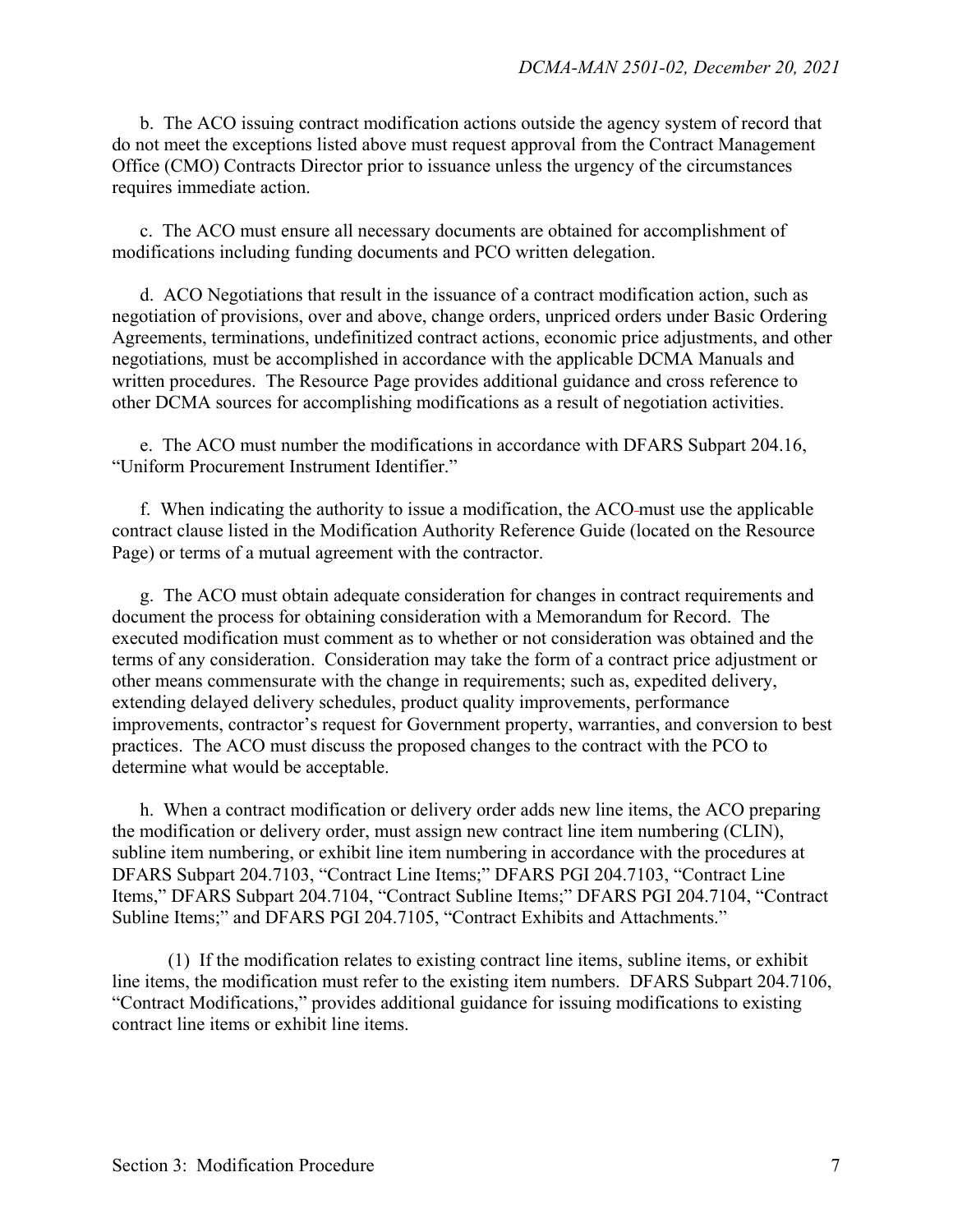(2) Modifications that change funding must include CLIN level detail sufficient to enable Defense Finance and Accounting Service (DFAS) to understand the funding change at the CLIN and Accounting Classification Reference Number level.

i. Modifications can be processed in three ways. The ACO must determine if the modification is for a single contract, mass, transfer or non-transfer modification (ARZ) of a single or group of contracts, or a manual modification using a standard form for one or a group of contracts where an exception applies. The ACO must distribute contract modifications in accordance with the procedures set forth in DFARS PGI 204.201. A courtesy copy of a signed modification to the Procurement Contracting Officer is recommended.

 (1) The ACO must use the agency system of record for issuing contract modifications and report the action to FPDS when processing a single contract modification or processing an ARZ modification unless an exception applies. Exceptions must be processed manually using a secure procedure for classified and sensitive modifications and applicable forms (e.g., Standard Form 30, "Amendment of Solicitation/Modification of Contract"). Manual processing of unclassified contract actions must receive prior approval from the Contracts Director unless the urgency of the circumstances requires immediate action.

 (2) ARZ modifications must be issued in the agency system of record mass modification module. Ensure yes responses to questions within the module to prevent rejection by a FIRM Specialist. When ARZ modifications are issued to contracts in MOCAS, the MOCAS database must be systemically updated to reflect transfers between Commercial and Government Entity (CAGE) codes, CMOs, DFAS pay offices, and Contractor address changes.

 (a) An ARZ transfer modification is defined as a modification which does one of the following:

 1. Transfers all or some contracts for a CAGE code(s) to another CAGE code (e.g., Novations).

 2. Transfers all contracts for a CAGE code to the same CAGE code in a different CMO (e.g., the Contractor physically moves and retains the original CAGE code).

 3. Transfers some or all contracts for a specific CMO into one or more other CMOs (e.g., due to downsizing, creation of CMOs, or elimination of CMOs).

 (b) The transfer process involves a balancing of contract and invoice counts, contract dollars involved, as well as verifying that all database records have been properly updated to reflect changes. Transfers are only run at the end of the month immediately following the regular MOCAS monthly cycle (transfers are not performed at fiscal year and calendar year end; e.g., end of September and end of December). The verification and balancing is performed by a cognizant FIRM Specialist, DFAS systems office personnel, and Defense Information Service Agency (DISA).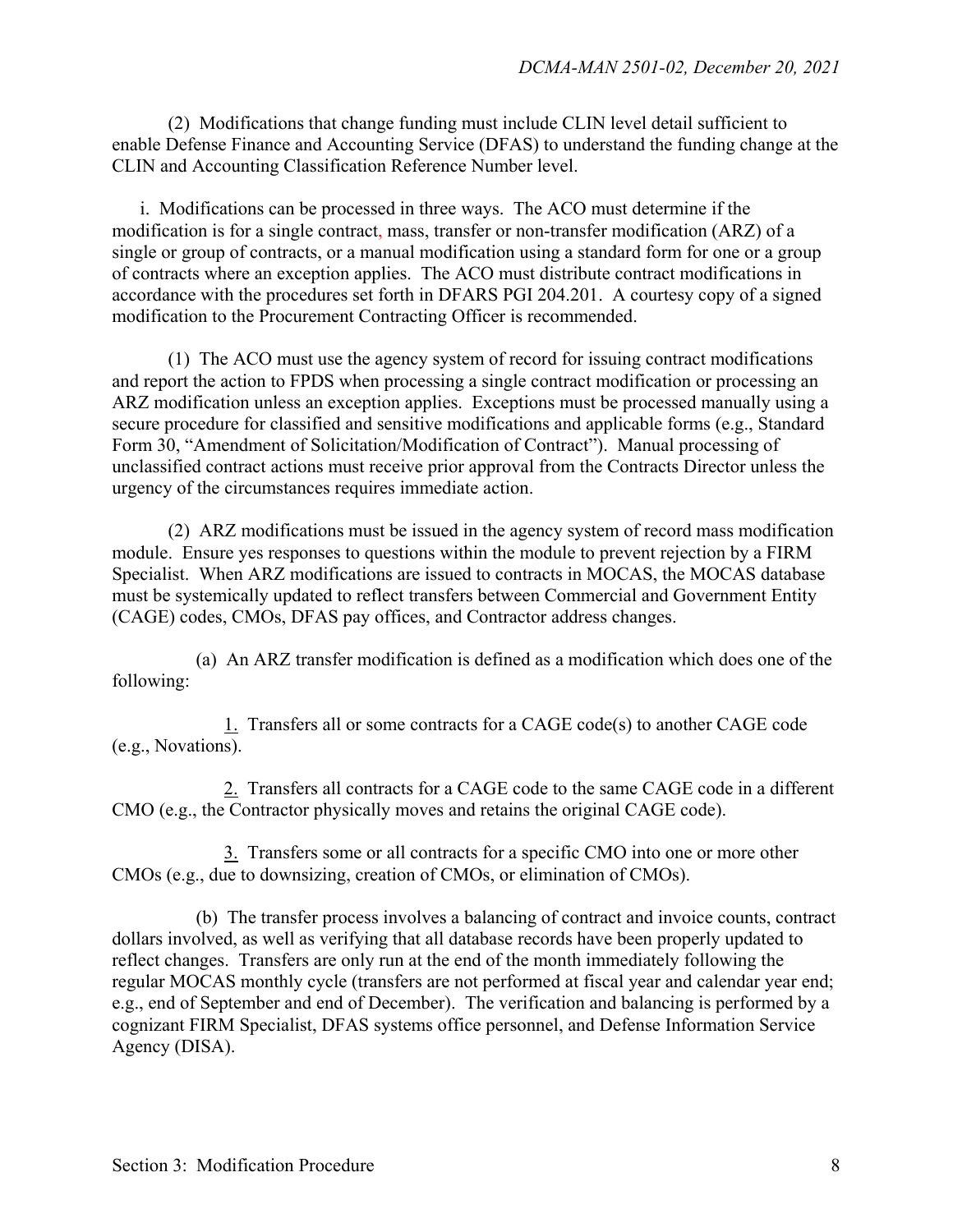(c) Non-transfer modifications are ARZ modifications which do not require contract transfer. This type of modification is typically a name change or physical address change not involving an update to CAGE, admin Department of Defense Activity Address Code, or DFAS pay office. Modifications post to impacted contracts, and certain MOCAS data is updated systemically when the Contractor updates the System for Award Management (SAM). Other required system updates, such as remittance address data, are coordinated with DISA outside of the monthly transfer process.

 (d) The ARZ modification or blanket no-cost change order is issued to modify a large number of contracts involving multiple companies. The approach is used in cases where it is more efficient or practical than having individual ACOs across the Agency issue substantially identical modifications and the modification does not change the contract value, the modification is unilateral, or when use of a ARZ modification has been approved by the DCMA Director or Senior Procurement Executive. This approach is employed when delegation of contracting authority is received by DCMA Headquarters from the affected Defense Department or Agencies.

 (e) The ACO must submit the modification through the agency system of record for issuing contract modifications to the FIRM Specialist for review. Once the FIRM Specialist has reviewed and concurred with the mass modification, the FIRM Specialist must provide a date of when the modification can be released by the ACO.

 (f) The ARZ modification process may require additional actions by ACOs prior to and after executing the modification (e.g., distribution of modifications to Contractors and PCOs, negotiation of supplemental agreements if suppliers reject "no-cost" change orders and request equitable adjustments). The transferring CMOs are responsible for inputting each ARZ modification record from the backlog into MOCAS inventory.

1. If the ARZ modification does not require action, the ACO should process it into MOCAS inventory as a "No Action Modification." Some ARZ modifications are processed as a "regular mod" which may require the Direct Input clerk to make updates to the MOCAS data, (e.g. change inspection/acceptance, change MOCAS paid awards to "Pay Only"). Direct Input must ONLY change an award to "Pay only" if the modification is issued by the ACO.

2. The FIRM Specialist is responsible for ensuring accurate contract transfer per modification details. However, the FIRM Specialist must not input modification records into MOCAS inventory or clear records off of the backlog, as that is solely a CMO responsibility.

(g) Upon receipt of ARZ modifications to the DCMA Special Programs Directorate Contracts Inbox, a copy of the ARZ modification must be forwarded to the ACOs who manage contracts and/or programs impacted by the change for DCMA Special Programs Directorate. ACOs must coordinate with PCOs to accomplish additional modifications which should be grouped by program or contract, taking care to protect security concerns and avoid compilation of data.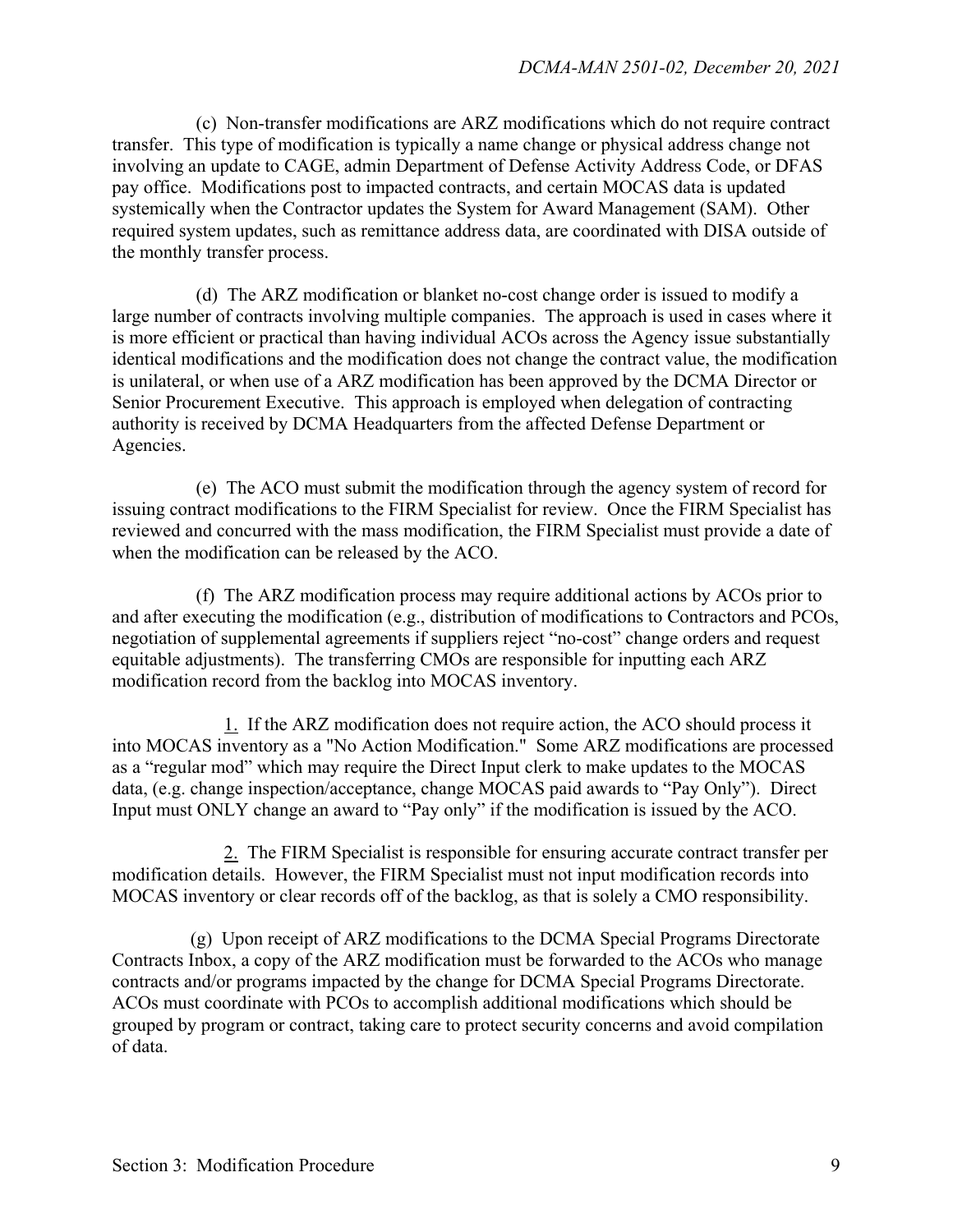j. The ACO is responsible for manually updating MOCAS, uploading the modification into Electronic Document Access (EDA), uploading modification to eDRMS, and manually validating and reporting to FPDS contract actions issued outside the agency system of record for contract modification actions that do not fall within the exceptions (with the approval of the CMO's Contracts Director).

 k. Classified contracts and modifications must not be uploaded into EDA, input into MOCAS, or reported to FPDS.

 l. The ACO is authorized to prepare modifications in the agency system of record for issuing contract modification actions for Defense Logistics Agency Other Disbursement Office contracts. The Defense Logistics Agency retains post-award cognizance for contract modification actions for National Stock Number changes, CLIN changes, and Quantity increases on Customer Direct contracts.

**3.4. TRACK CONTRACT MODIFICATIONS.** ACOs must ensure the contract modification is established in accordance with DCMA Manual (DCMA-MAN) 2501-01, "Contract Receipt and Review." The Integrated Workflow Management System has an integrated modification log feature that can be edited and utilized to provide more details about a specific modification to include the purpose of the modification and funding value changes.

**3.5. FPDS REPORT REQUIREMENTS.** FPDS is a Government-wide system that collects Government contracts information to provide insight to the public and Government on how tax dollars are being spent. Information can be found on the Resource Page regarding FPDS. FAR Subpart 4.6 establishes the Contract Action Report (CAR) for reporting unclassified contract actions to FPDS. The ACO must press the FPDS CAR generation button to create FPDS CARs for each reportable contract action prior to release of the modification. Before releasing a modification, the ACO must verify if the contract was reported to FPDS.

 a. The ACO must report all unclassified contract actions exceeding the micro-purchase threshold, and any modifications to those actions that change previously reported FPDS data (e.g., contractor name, address, CAGE, final delivery date, Government Furnished Property (GFP), place of performance, obligation amount, or contract value), regardless of dollar value.

b. Modification of grants and cooperative agreements are not reportable to FPDS as they are captured in the Federal Assistance Award Data Collection. However, the ACO must report all Prototype Other Transactions (OT) contract actions in FPDS assistance module*.* Prototype OTs are identified by the 9th position of the award number as a "9". A modification must be issued and a manual CAR must be created in FPDS no matter the reason for the modification. Processing of OT CARs in FPDS requires special account permissions. Contact the DCMA FPDS administrator for updating user privileges. The link to the DCMA FPDS administrator information can be found on the resource page.

c. ARZ modifications for an Indefinite Delivery Indefinite Quantity Contract and Basic Ordering Agreements are only required to report on the basic contract and not the Delivery Order, Task Order or Call Order.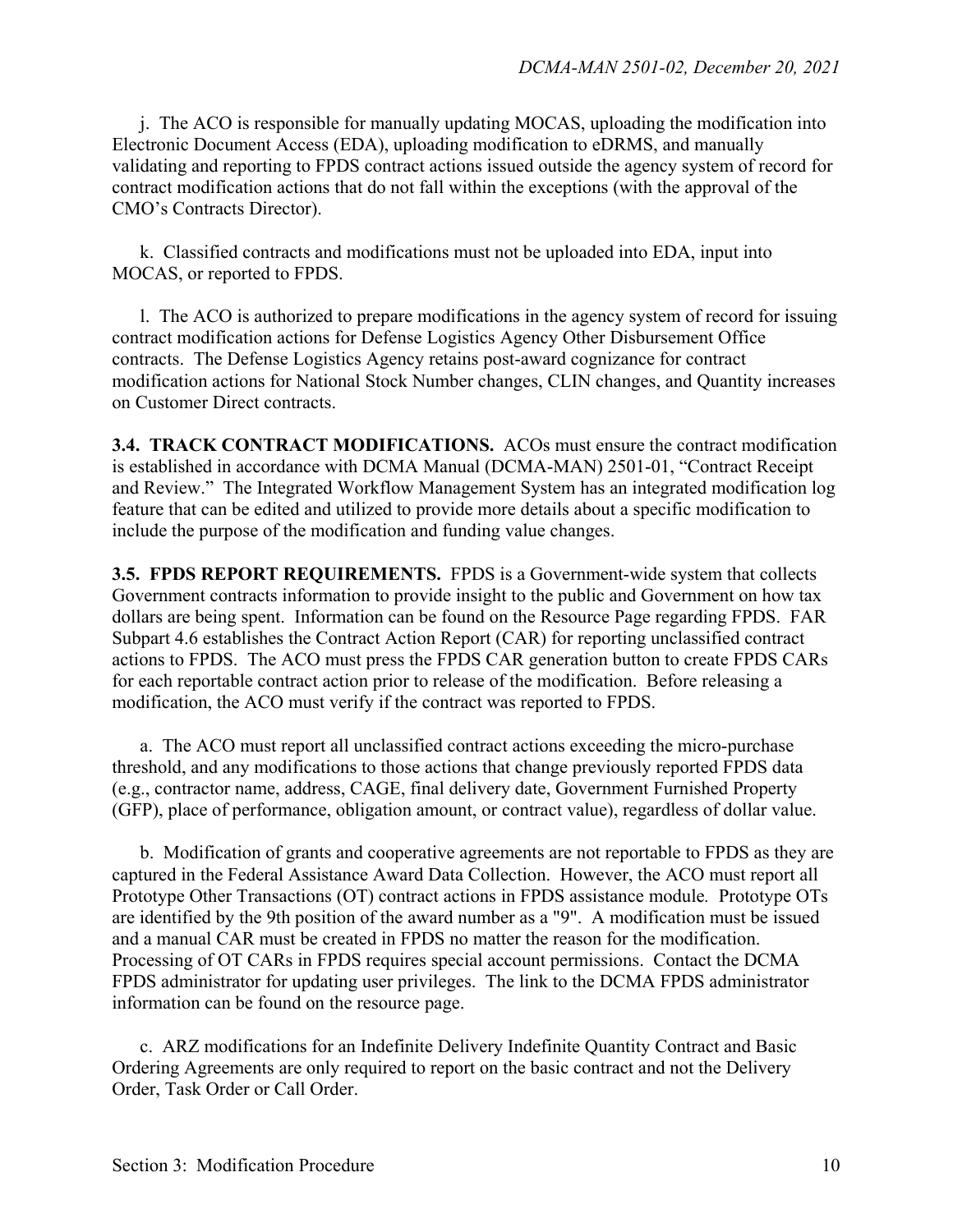d. The ACO must follow the DFARS PGI 204.606 when completing the FPDS data entry. Entries should be entered in "plain English" with no acronyms or military jargon so that the public can easily understand what the DoD is acquiring. The requirement block should state what is being procured.

e. The ACO must review and validate the accuracy of the CAR prior to releasing the contract action in the agency system of record for issuing contract modifications in accordance with FAR Subpart 4.604(b)(1) and take immediate action to resolve the CAR validation error(s).

(1) The FPDS data is data that was reported previously by the PCO's base CAR at contract award. During the FPDS data validation process, if DCMA's modification CARs are rejected because of errors detected with base CAR data. The ACO may need to contact the PCO to correct the base CAR data so the ACOs modification CAR can pass validation.

(2) The ACO must choose the Reason for Modification Value that best describes the modification in FPDS. For more information on what Reason for Modification is appropriate for contract modifications, see DFARS PGI 204.606 (4).

(3) Per DFARS PGI 204.606 (7), a modification using "Closeout" in the Reason for Modification field should be rare and only occur when a modification being issued actually closes the award. Once the modification is reported as closed out in FPDS, it will no longer be correctable by the user. In order to take any action, the user will have to contact the FPDS Help Desk to perform any corrections.

(4) If the CAR fails validation as a result of data that originated from a source other than the ACO modification or delivery order, the modification or delivery order may be released if the ACO determines that a timely resolution of the data error(s) is unlikely and would not negatively impact the procurement process.

f. The FPDS CAR for reportable contracts must be completed by the ACO. The ACO must ensure the modification is validated and reported to FPDS within three business days of release in the agency system of record for issuing contract modifications in accordance with FAR Subpart 4.604(b)(2) and (3). DCMA executed modifications must be filed in the official Electronic Documents Records Management System (eDRMS) and have digital or hand-written signatures. If the FPDS CAR does not generate, the ACO must manually upload the required CAR to the FPDS web portal in order to meet the three business day requirement after release of contract action (FAR Subpart 4.604(b)(2)). If ACO is unfamiliar with this process, contact the DCMA FPDS Administrator for assistance.

 g. The ACO must coordinate with the PCO if it is determined that one of the conditions stated in FAR Subpart 4.605(b) applies as an alternative or justification for concealing the identity of the vendor, use the Generic Data Universal Numbering System (DUNS) number and corresponding CAGE code in the CAR submitted to the FPDS. The ACO in coordination with the PCO will establish internal review procedures that ensure the DUNS and corresponding CAGE code are used correctly.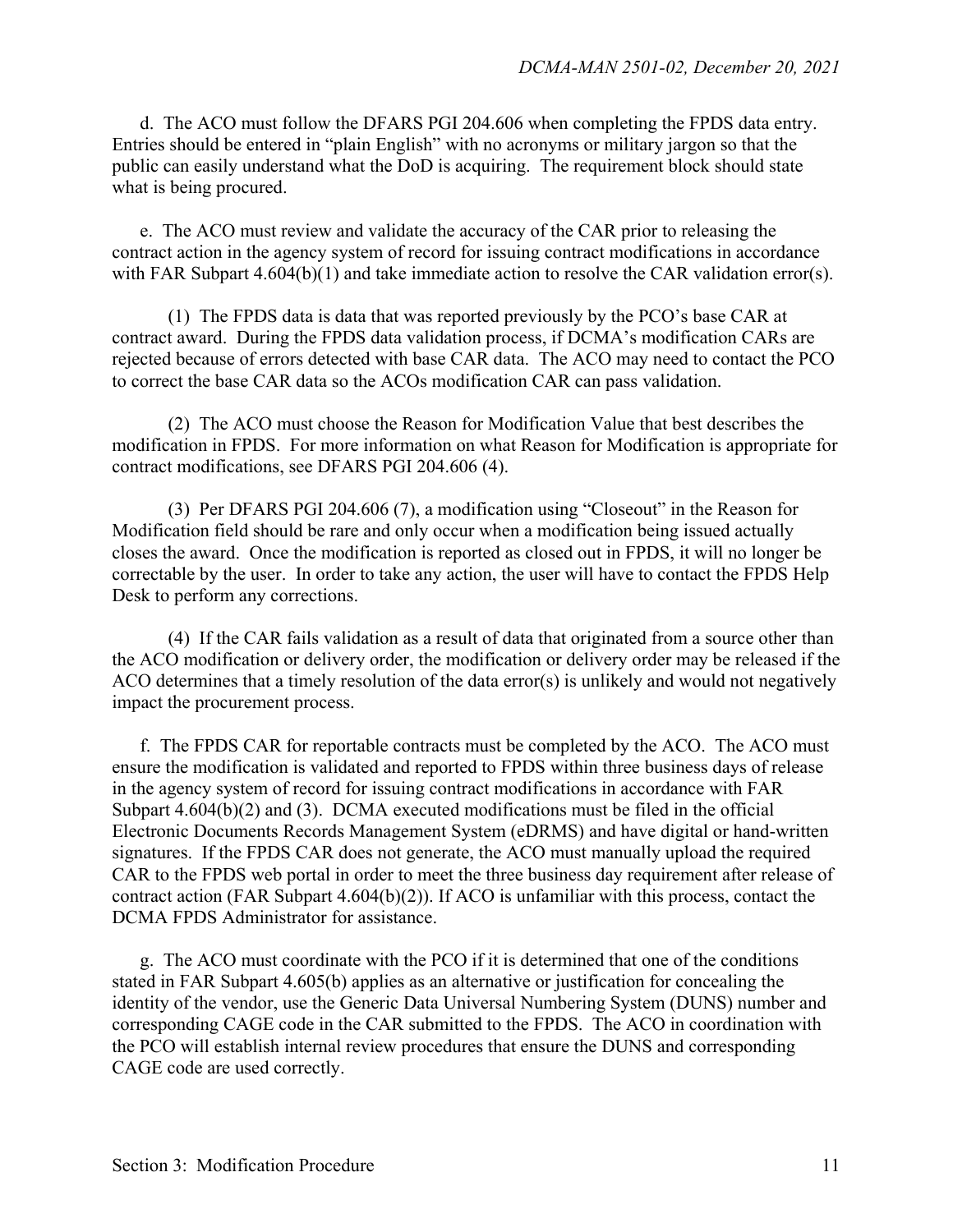**3.6. DCMA AUTOMATION REQUIREMENTS.** The ACO must use the agency system of record for issuing and preparing contract modifications residing in MOCAS to comply with the requirements of FAR Subpart 4.6 and DFARS Subpart 204.201 unless an exception applies. The agency system of record for issuing contract modifications is identified on the Resource Page.

 a. The agency system of record for issuing contract modifications is designed to create modification CARs that meet FAR Subpart 4.6 requirements. This is accomplished by using data extracted from the modification, Shared Data Warehouse, programmed inputs, and FPDS.

 b. DCMA MOCAS users must ensure that modifications and orders issued by the agency system of record for issuing contract modifications are tracked in accordance with DCMA-MAN 2501-01. Modifications must never be issued to make system corrections in MOCAS. System changes should be accomplished in accordance with DCMA-MAN 2501-05, "MOCAS Data Integrity Screening." In the event that a modification fails to post to EDA, the EDA User Guide provides guidance on upload capabilities.

 c. The ACO must ensure that modifications meet the necessary security protocols, as described below, are handled in accordance with Information Security requirements for modifications and attachments. Documents must be protected and marked in accordance with DCMA MAN 3301-08, "Information Security" and stored in the agency's official document storage location.

 (1) Classified materials that are top secret, secret and confidential contain information that requires protection against unauthorized disclosure in order to protect national security and must not be established within the Agency approved system of record or maintained in eDRMS.

 (2) Unclassified Information that has not been determined pursuant to Executive Order 13526 or any predecessor order to require protection against unauthorized disclosure and that is not designated as classified, are information which may contain enhanced markings and safeguards. Unclassified information to which access or distribution limitations have been applied in accordance with national laws, policies, and regulations of the U.S. Government includes U.S. information that is determined to be exempt from public disclosure in accordance with DoD Instruction 5230.24, "Distribution Statements on Technical Document," and DoD Directive 5230.25, "Withholding of Unclassified Technical Data from Public Disclosure, "or that is subject to export controls in accordance with the International Traffic in Arms Regulations. Controlled Unclassified Information is identified by a caveat immediately following the unclassified marking. For example: Controlled Unclassified Information (CUI). The marking is applied to information that has not been given a security classification pursuant to Executive Order 13526, but which may be withheld from the public because disclosure would cause a foreseeable harm to the interests protected.

(3) DCMA memorandums and instructions must not be incorporated in modifications.

**3.7. GENERIC DUNS AND CORRESPONDING CAGE CODES.** A Generic DUNS number and corresponding CAGE code represent a category of vendors not specific to any individual or entity. Using the DUNS and corresponding CAGE codes hides the true identity of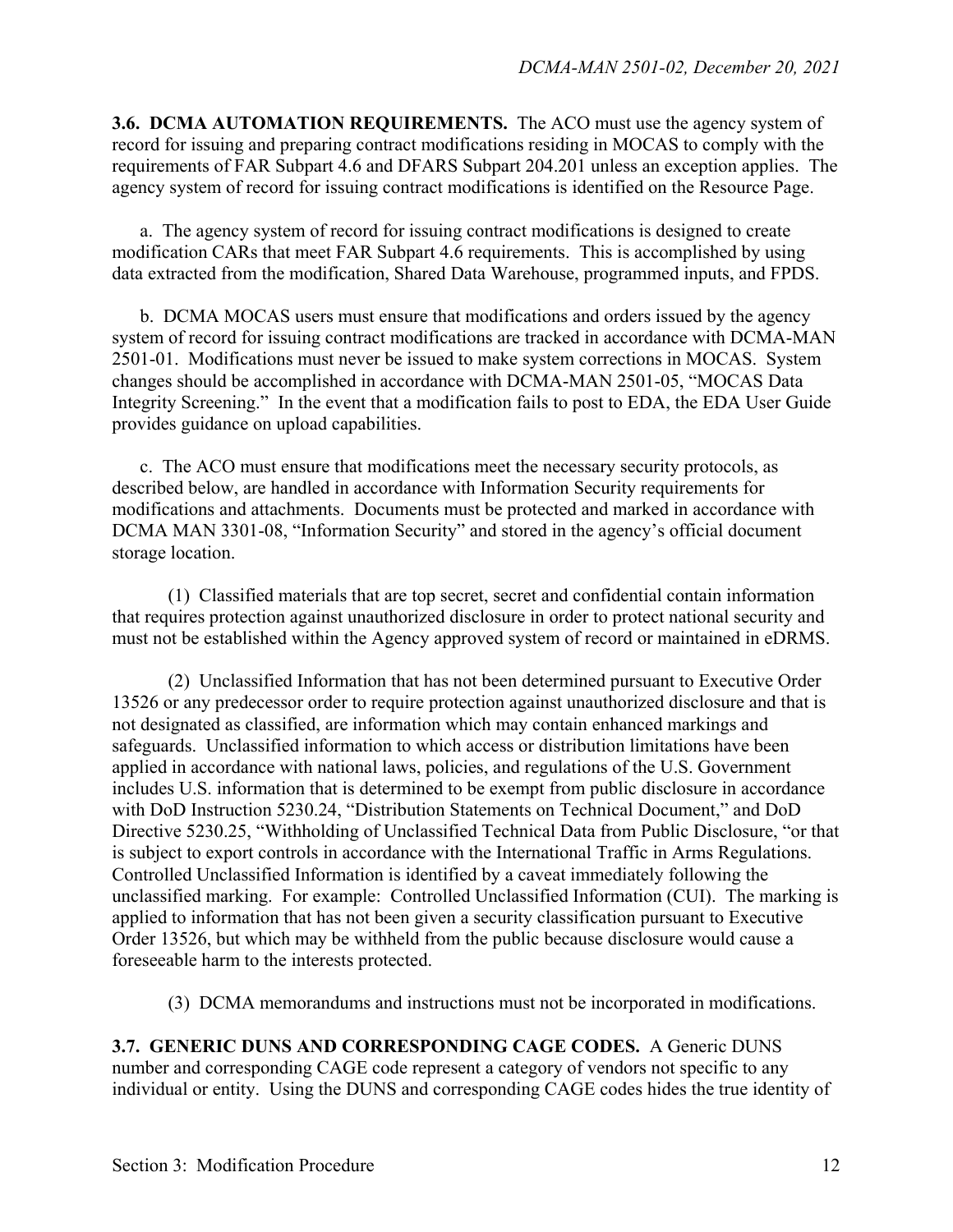the vendor and makes it impossible to correctly process electronic invoices, receiving reports, and payments. Therefore, ACOs must ensure generic DUNS numbers and CAGE codes must not be used as Contractor identification on contract awards or modifications unless a condition stated in FAR Subpart 4.605(b) applies as an alternative or justification for concealing the identity of the vendor.

#### **3.8. TRANSFER OF GOVERNMENT CONTRACT PROPERTY BETWEEN**

**CONTRACTS.** Upon the Contractor's written request, and provided the requirements of FAR Subpart 45.102, as addressed in DFARS PGI 245.103-70 are met, the ACO can, in coordination with the PCO, execute a contract modification, transferring contractual accountability. Both gaining and losing contracts must be modified as required by FAR Subpart 45.106 and DoD Instruction 4161.02, "Accountability and Management of Government Contract Property," which provides guidance for acquisition professionals concerning the Government property roles and responsibilities. The losing and gaining contracts must have the basic FAR Subpart 52.245-1, "Government Property." Contract modifications issued for transfer of Government Property require a CAR to be posted in FPDS. This applies to both the losing and gaining contracts. FPDS CAR data element "GFP Provided Under This Action" needs to be updated as applicable.

 a. The ACO must ensure the gaining contract modification adds the following FAR/DFARS clauses (if not already present in the contract), as required by DFARS PGI 245.103-71, "Transferring Government Property Accountability":

(1) FAR Subpart 52.245-9, "Use and Charges"

(2) DFARS Subpart 252.211-7007, "Reporting of Government-Furnished Property"

 (3) DFARS Subpart 252.245-7001, "Tagging, Labeling, and Marking of Government-Furnished Property"

(4) DFARS Subpart 252.245-7002, "Reporting Loss of Government Property"

 (5) DFARS Subpart 252.245-7003, "Contractor Property Management System Administration"

(6) DFARS Subpart 252.245-7004, "Reporting, Reutilization, and Disposal"

 (7) DFARS Subpart 252.245-7000, 'Government-Furnished Mapping, Charting, and Geodesy Property" only when mapping, charting, and geodesy property is to be furnished.

 b. The ACO must use the following standardized language in a modification for the transfer of government contract property between contracts:

 (1) The losing contract modification must state: "The purpose of this modification is to transfer accountability of the contract property items from contract (enter losing contract number) to contract (enter gaining contract number)." This is an administrative modification only and does not require a GFP attachment.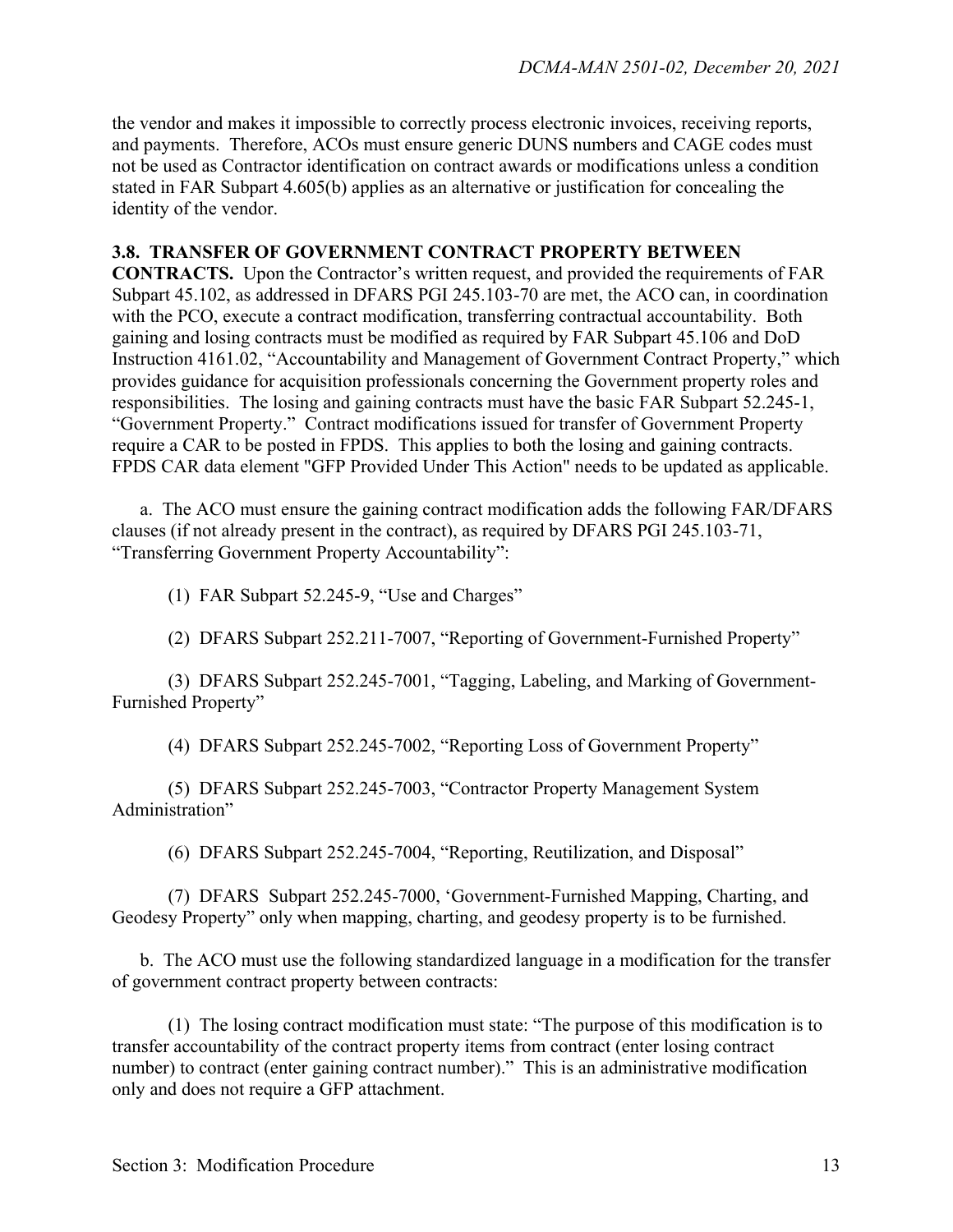(2) The gaining contract modification must state: "The purpose of this bilateral modification is to accept transfer accountability of the contract property items listed on the attachment from contract (enter losing contract number) to contract (enter gaining contract number)." The ACO must validate the requirements of PGI 245.103-70 have been satisfied in writing from the PCO prior to issuance of a GFP modification.

 c. DFARS PGI 245.103-72, "Government-Furnished Property attachments to solicitations and awards" directs the use of the DoD standard Government-Furnished Property format and inclusion of GFP attachment on gaining contracts. ACOs must ensure all gaining GFP transfer modifications are executed using the GFP Module within the Procurement Integrated Enterprise Environment application. Training is available on the GFP Module attachment and can be found on the Resource Page.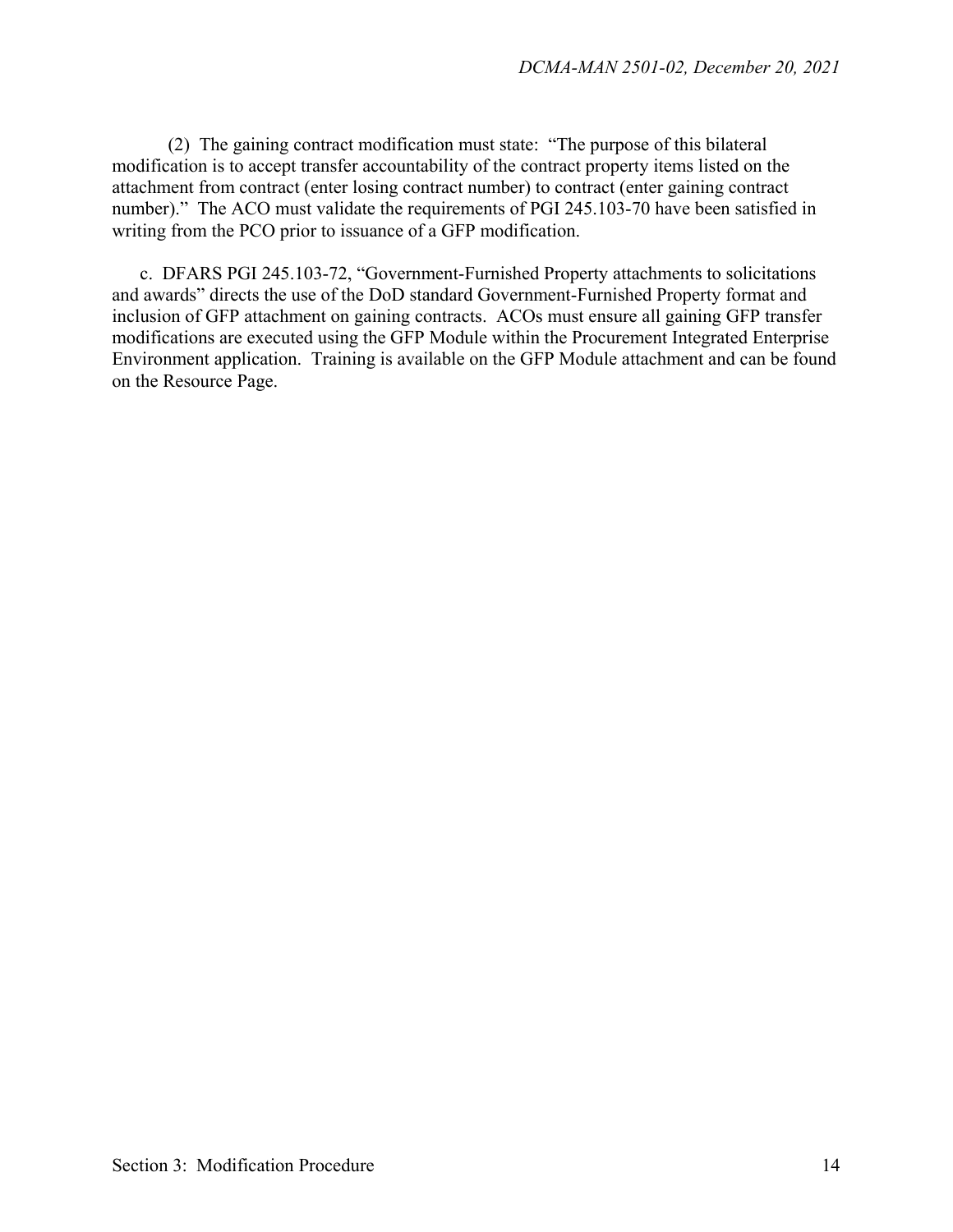## **GLOSSARY**

#### **G.1. DEFINITIONS.**

**ARZ Modification.** A global modification which is processed systemically and applicable to all contracts assigned to a given Contractor. The ARZ modification consist of mass, transfer, and non-transfer modifications.

**Bilateral Modification.** A bilateral modification is signed by both the Contractor and the Contracting Officer and is used to make negotiated equitable adjustments resulting from the issuance of a change order, to definitize letter contracts, and to reflect other agreements of the parties modifying the terms of the contracts.

**CAGE.** A code assigned by the Defense Logistics Information Service to identify a commercial or Government entity in accordance with DFAR Subpart 204.7201.

**CAR.** Contract Action Reports are utilized to input data into FPDS. The CAR is populated using information submitted by PCOs at the time of contract award, contract writing systems, and preprogrammed data. IAW FAR 4.604 the responsibility for the submission and accuracy of the FPDS CAR resides with the contracting officer who awarded the contract action.

**Contract.** A mutually binding legal relationship obligating the seller to furnish the supplies or services (including construction) and the buyer to pay for them. It includes all types of commitments that obligate the government to an expenditure of appropriated funds and that, except as otherwise authorized, are in writing. In addition to bilateral instruments, contracts include (but are not limited to) awards and notices of awards; job orders or task letters issued under basic ordering agreements; letter contracts; orders, such as purchase orders, under which the contract becomes effective by written acceptance or performance; and bilateral contract modifications. Contracts do not include grants and cooperative agreements covered by Section 6301 of Title 31, United States Code.

**DUNS.** A number that is a non-indicative, nine-digit number assigned to each business location in the Dun & Bradstreet data cloud having a unique, separate, and distinct operation, and is maintained solely by Dun & Bradstreet. Industries and organizations around the world use the number as a global standard for business identification and tracking.

**FPDS.** Federal Procurement Data System utilized to search for details on specific contracts, as FPDS remains the authoritative source for entering and viewing details about contract award data.

**FIRM.** The FIRM Center provides functional and automated information system support throughout DCMA and matrixed support to the MOCAS Joint Program Management Office. The FIRM also provides functional expertise and technical support of operational automated systems to all DCMA users and organizations throughout the Agency.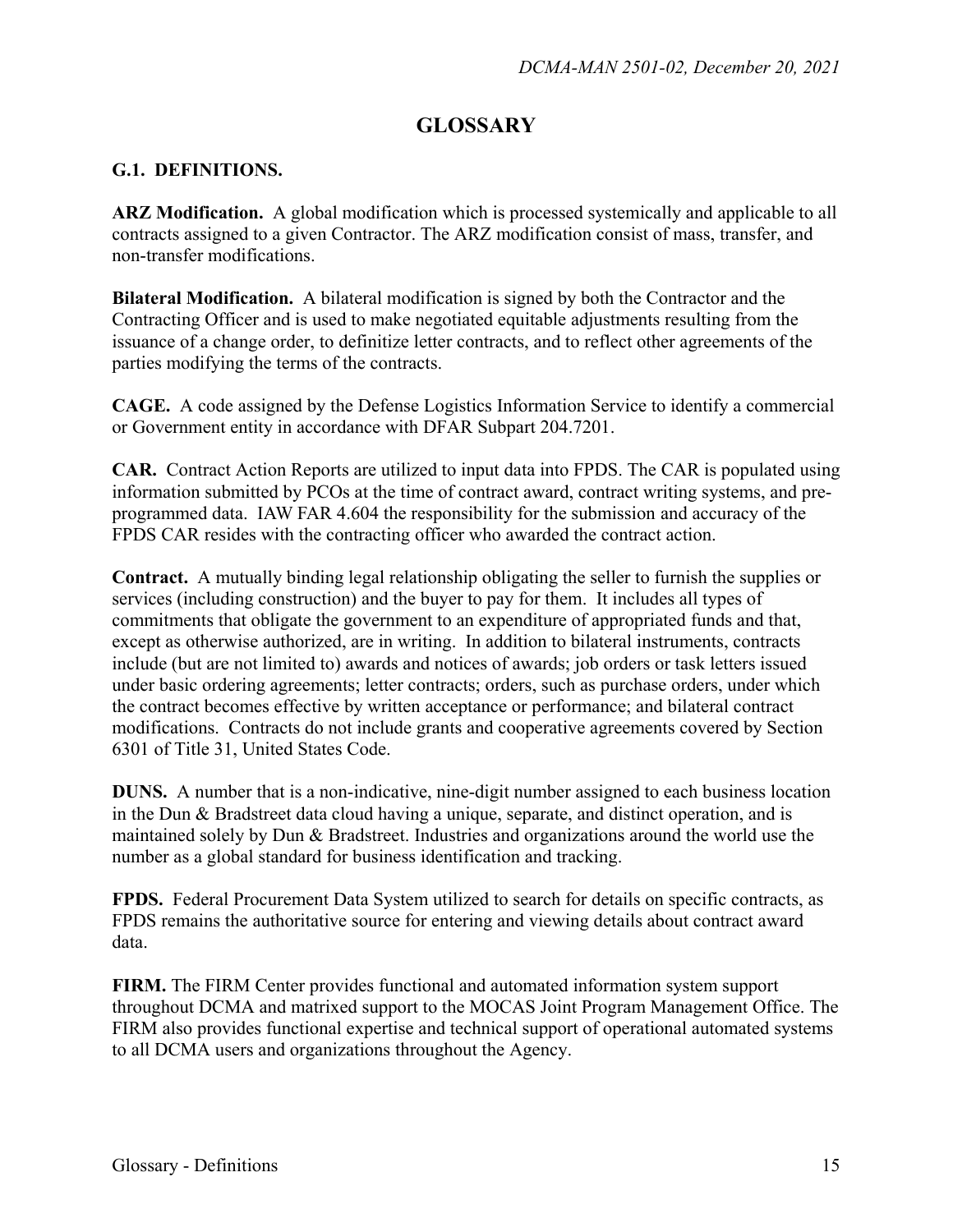**SAM.** The official system of the U.S. Government. Registration is required for companies doing business with the Federal Government unless the company falls under an exemption. SAM is prescribed in FAR Subpart 4.11.

**Unilateral Modification.** A unilateral modification is signed only by the Contracting Officer and is used to make administrative changes that do not affect the substantive rights of the parties. For example, a unilateral modification is used to make administrative corrections, to issue change orders, to issue termination notices and to make changes authorized by clauses other than a change clause such as the Property, Options, or Suspension of Work clauses in accordance with FAR Subpart 43.103 (b).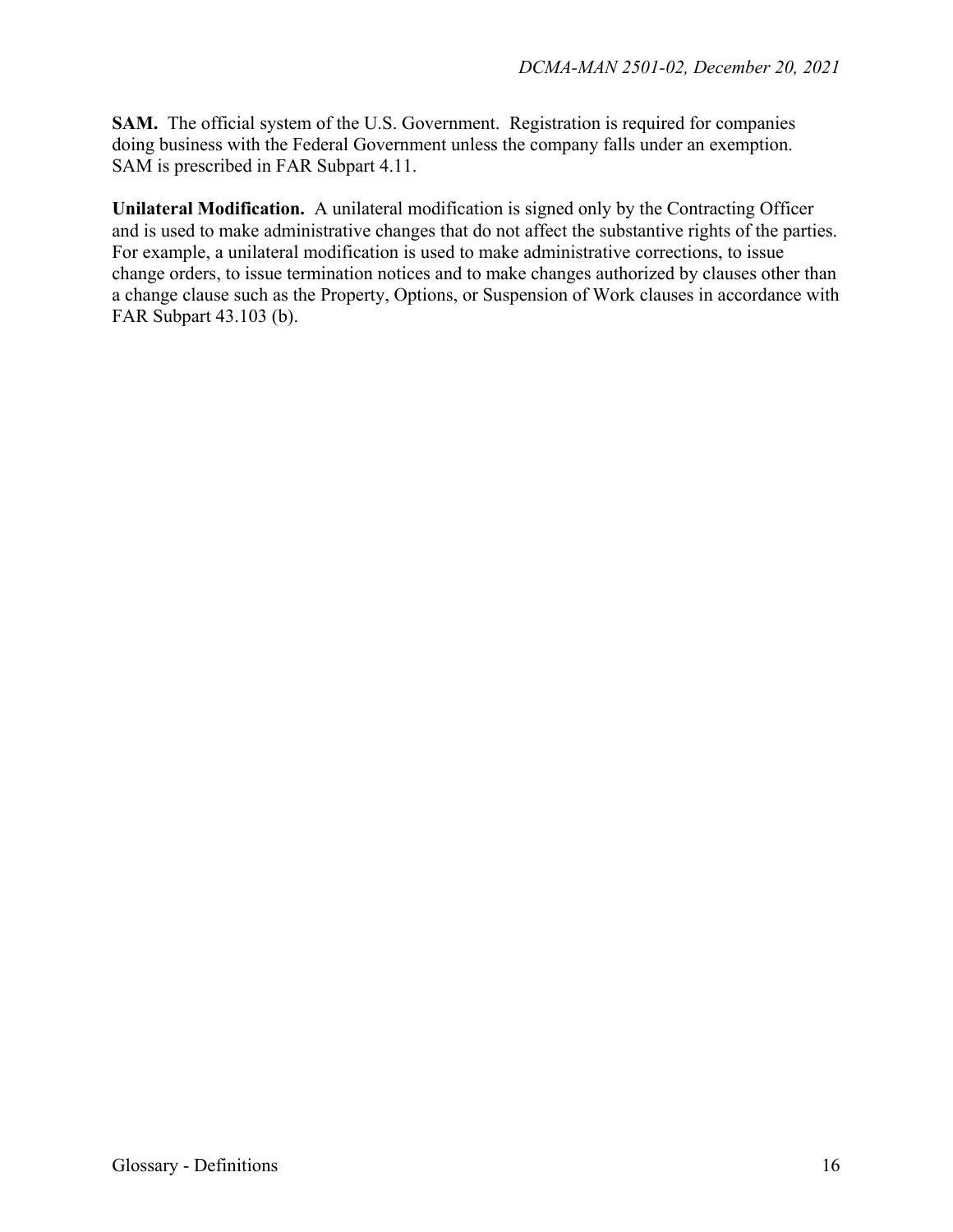## **GLOSSARY**

## **G.2. ACRONYMS.**

| Administrative Contracting Officer                                            |
|-------------------------------------------------------------------------------|
| Mass, Transfer or Non-Transfer Modification                                   |
| <b>Contract Administrator</b>                                                 |
| Commercial and Government Entity                                              |
| <b>Contract Action Report</b>                                                 |
| <b>Contract Line Item Numbering</b>                                           |
| <b>Contract Management Office</b>                                             |
| <b>DCMA</b> Manual                                                            |
| Defense Federal Acquisition Regulation Supplement                             |
| Defense Finance and Accounting Service                                        |
| Defense Information Service Agency                                            |
| Data Universal Numbering System                                               |
| <b>Electronic Document Access</b>                                             |
| Electronic Documents Records Management System                                |
| <b>Federal Acquisition Regulation</b>                                         |
| <b>Functional Information Resource Management</b>                             |
| Federal Procurement Data System                                               |
| Government Furnished Property                                                 |
| Mechanization of Contract Administration Service                              |
|                                                                               |
| <b>Other Transactions</b>                                                     |
| <b>Procurement Contracting Officer</b>                                        |
| Procurement Technician                                                        |
| Procedures, Guidance, and Information                                         |
| <b>System for Award Management</b>                                            |
| Amendment of Solicitation/Modification of Contract<br><b>STANDARD FORM 30</b> |
| <b>Termination Contracting Officer</b>                                        |
|                                                                               |